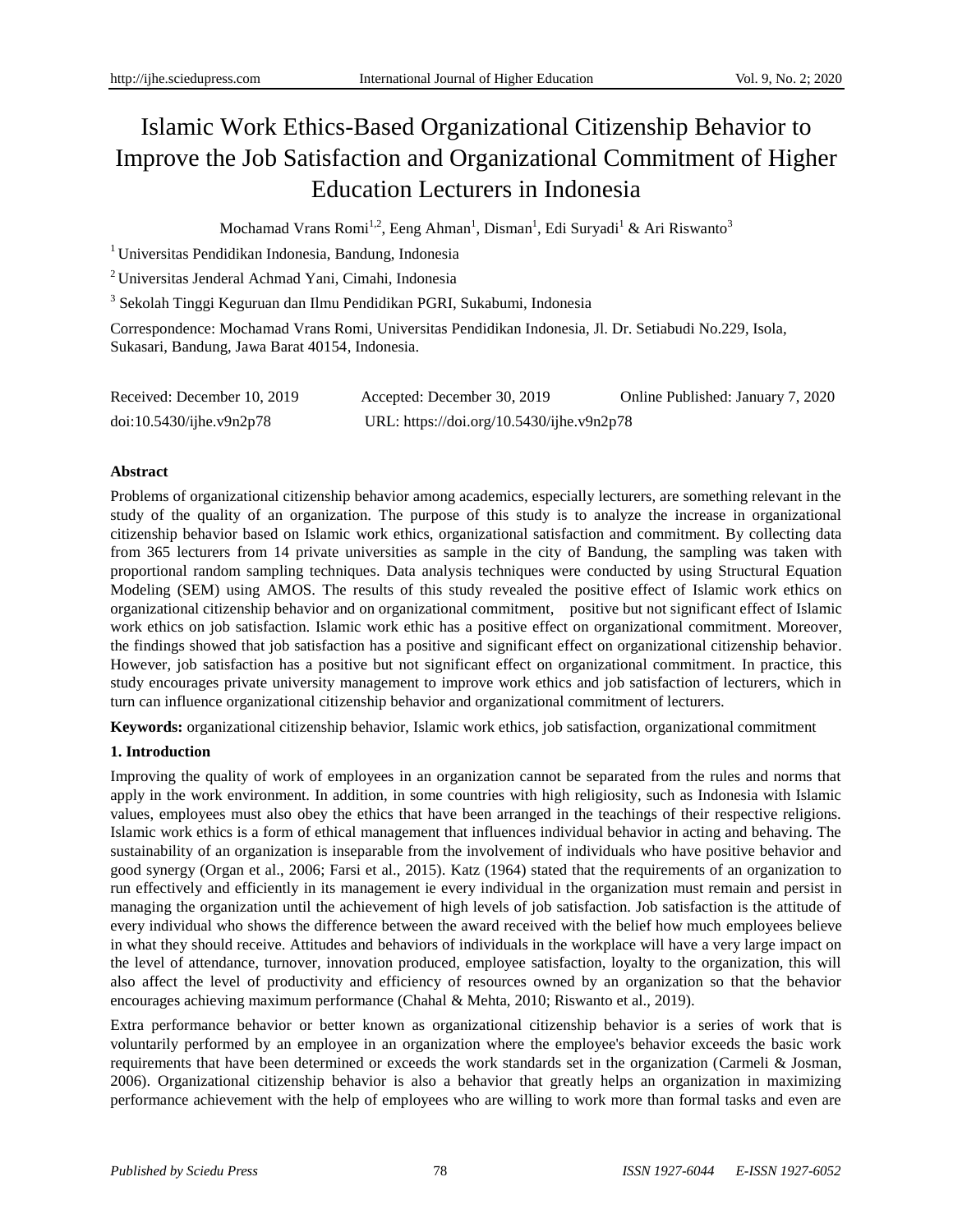willing to provide performance results that exceed the expectations of the organization, especially in terms of organizational commitment (Organ et al., 2006).

Organizational commitment can be seen from how much the desire of employees in an organization to survive managing the organization together for the achievement of organizational goals, commitment is also a strong desire and belief of individuals in accepting strong values and norms among workers in the long run, where there are experiences of individual success both personally and in work groups (Khalid et al., 2018). Contributions from employees who have good behavior for the benefit of their organizations must also have an educational institution in Indonesia, including in private universities (Suparjo., & Sunarsih, 2018; Pudjiarti, 2018). Nowadays, private universities are competing to continue their efforts to improve the ranking of tertiary institutions both nationally and internationally. The achievement of the objectives of the organization is inseparable from the role of the members of the organization. By taking the research object of private universities in Bandung city, Indonesia, this study is conducted at lecturers in educational institutions at private universities to examine the effect of Islamic work ethics on organizational citizenship behavior and organizational commitment of private university lecturers in Bandung, Indonesia, by exploring the mediating variables of job satisfaction.

#### **2. Literature Review**

#### *2.1 Islamic Work Ethics (IWE)*

Islamic work ethics are based on Islamic sacred texts which are orientations that influence and involve the participation of a Muslim in carrying out his work (Mohammad et al., 2016). In work ethics, Islam views work as a means to improve life economically, socially and psychologically based on faith in God (Sehhat et al., 2015). Some behaviors are ethically suggested in Islamic teachings, which include at least four concepts in Islamic work ethics namely business, competition, transparency, and responsible behavior. The main goal of Islamic work ethics is to spread affection to all beings who are the beliefs of a muslim in his life (Triyuwono and Wan, 2000).

### *2.2 Organizational Citizenship Behavior (OCB)*

The study of Organizational Citizenship Behavior (OCB) in an organization is an interesting thing to study. OCB is a discretionary behavior of the individual which does not explicitly and indirectly receive an award from the fornal reward system and which as a whole encourages the functions in the organization to run effectively and efficiently (Organ et al., 2006). Members of an organization that has a high level of OCB will make the organization superior to other organizations in terms of the performance of the organization it achieves (Robbins, 2009), OCB indicators used are the components proposed by Luthans (2006), Szabó et al. (2018), and Sun et al. (2018), consisting of altruism, courtesy, sportsman-ship, conscientiousness and civic virtue.

# *2.3 Job Satisfaction*

Job satisfaction is closely related to the general attitude of a worker, where the employee shows the difference between the number of awards received and the amount believed to be received by the worker (Robbins, 2009). Job satisfaction is the attitude of an individual both positive and negative of an employee towards their work (Baron & Greenberg, 2003), job satisfaction is also defined as one's feelings, thoughts and actions, which is one's attitude towards work in an organization (Vecchio, 2005).

#### *2.4 Organizational Commitment*

Organizational commitment is a strong desire to remain a member of the organization where members of the organization strive to work according to the wishes and beliefs of the organization (Wibowo, 2014), organizational commitment is also part of employee loyalty to the organization and ongoing processes in which organizational members show training for the organization and the achievement of organizational values and goals (Luthans, 2006). Organizational commitment can also be defined where an employee who maintains his membership in the organization while still trying hard in his work in order to achieve organizational goals (Robbins, 2009).

Based on the literature review from previous studies, the following hypotheses were proposed in this study:

- *H1: There is a significant influence between Islamic work ethics and OCB.*
- *H2: There is a significant relationship between Islamic work ethics and job satisfaction.*
- *H3: There is a significant relationship between Islamic work ethics and organizational commitment.*
- *H4: There is a significant relationship between job satisfaction and OCB*
- *H5: There is a significant relationship between job satisfaction and organizational commitment*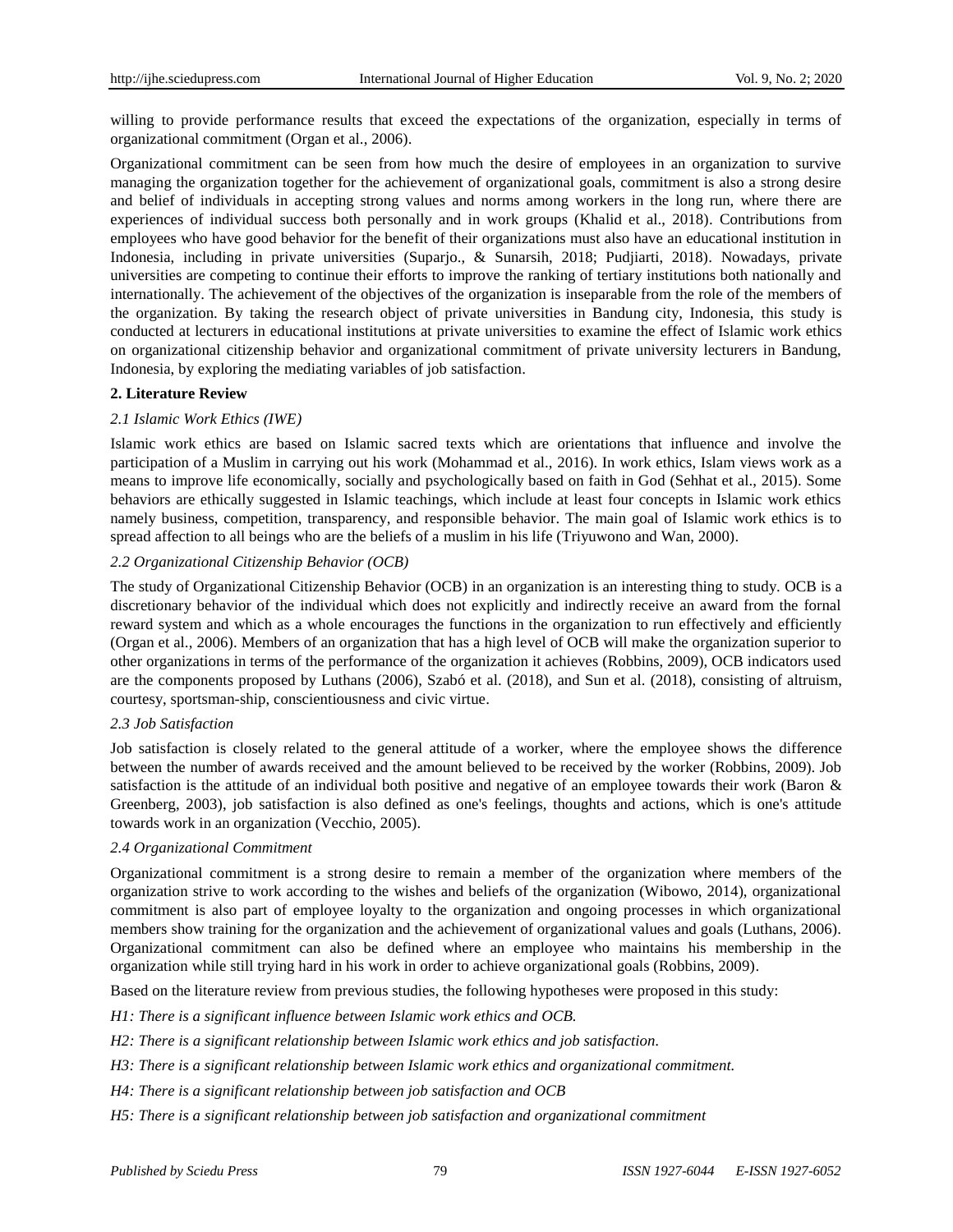#### *3.* **Conceptual Framework**

Based on the results of several empirical studies and literature reviews that have been described, the researchers compiled the research model as follows:



#### **4. Methodology**

In this study the sample is 365 lecturers from 14 private universities in the city of Bandung. The sampling technique uses proportional random sampling.

As for variable measurements, Islamic work ethics in this study refers to the extent to which work impulses relate to lecturers' religiosity values, especially work values emphasized by Islam. The constructs developed in this study were adopted from Chanzanagh and Akbarnejad (2011). This variable is indicated by 7 constructs which include work intention, trusteeship, work type, work for Islamic community, justice and fairness, cooperation & collaboration, and work as the only source of ownership. The job satisfaction variable refers to the extent to which employees are involved in decision making, organizational access and support and appreciation for their performance as a lecturer in tertiary institutions. Job satisfaction is proxied by 6 constructs which include involvement in decision making, rewards, access to information, active encouragement from university leaders, support from administrative staff functions, and total satisfaction.

The variable organizational citizenship behavior in this study refers to the definition developed by Organ et al. (2006) who developed a theoretical concept of employee voluntary commitment to work outside of contractual tasks. In this study, operationally, OCB refers to the extent to which private university lecturers want to work voluntarily outside the tasks in their job description. The OCB variable in this study was adopted from the construct developed by Luthans (2006), Szabó et al. (2018), and Sun et al. (2018) which includes altruism, conscientiousnes, courtesy, sportmanship and civic virtue.

Organizational commitment variable in this study refers to the definition developed by Meyer and Allen (1991). Operationally, the commitment in this study is defined as the tendency of private university lecturers to be serious in completing their assignments. This variable is proxied by several indicators which include visibility, firmness, behavior determination and personal will.

The instruments used in data collection in this study were questionnaires that had been distributed to 14 universities online and were filled directly on the questionnaire sheets, questionnaires were distributed to respondents who had met the criteria. The scale used is a Likert Scale with a range of 1 (strongly disagree) - 7 (strongly agree). The data analysis technique used in this research is Structural Equation Modeling (SEM) with Amos program tools

#### **5. Results**

The number of samples in this study were 365 private university lecturers in Bandung, Indonesia. From this number, descriptive analysis through demographic characteristics of the respondents showed that the majority were women as many as 233 (64%). In terms of age, most respondents aged 31-40 years amounted to 172 people (47%), followed by respondents aged 41-50 people as many as 94 people (26%). In terms of education, two-thirds of all samples were graduated from master degree as many as 278 people (76%). In terms of position, the majority were assistants as many as 166 respondents (45%), followed by senior lector and lector, respectively 67 and 57 people.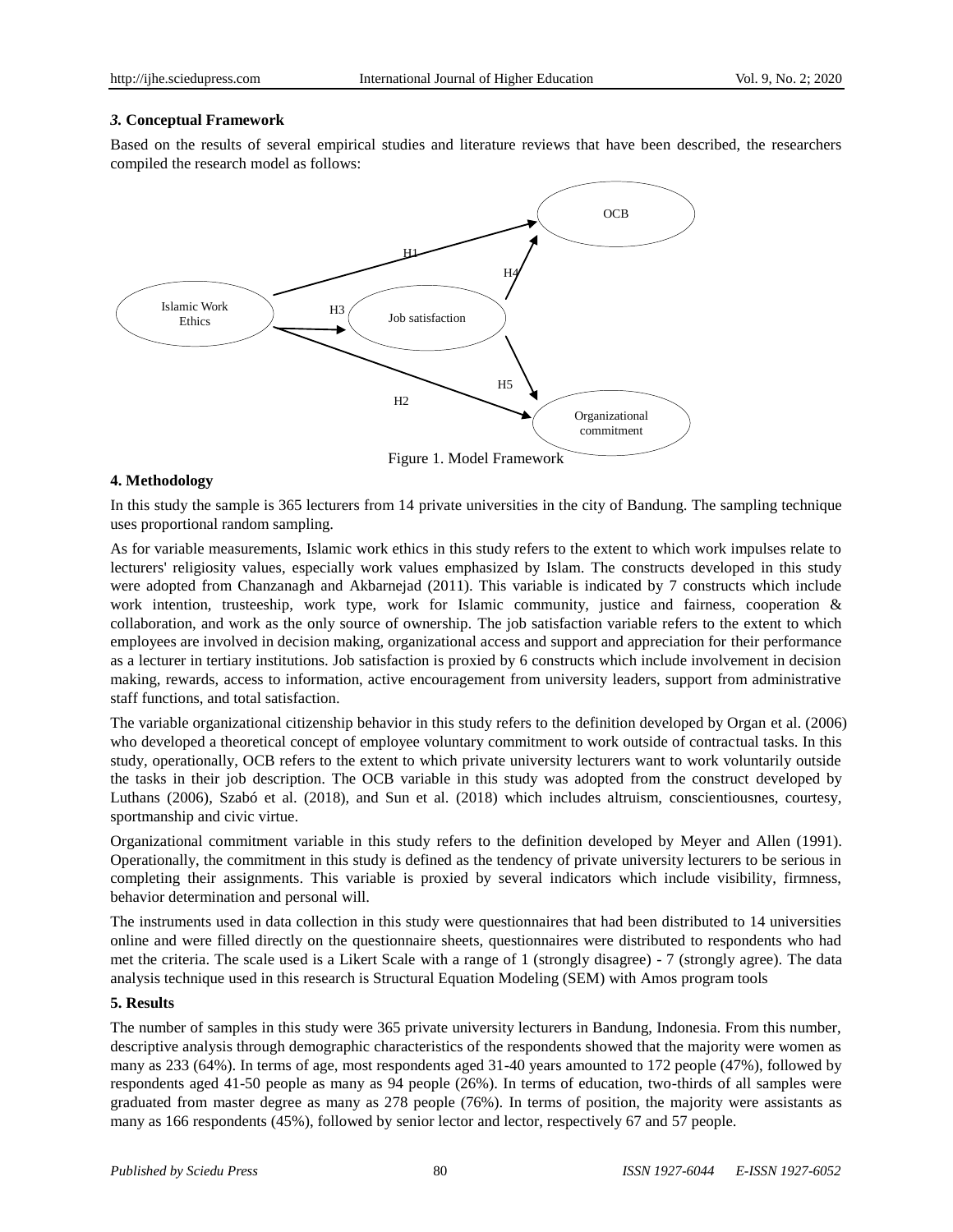#### Table 1. Demographic character of the respondent

| Characteristics | Classification     | Frequency | $\%$ |
|-----------------|--------------------|-----------|------|
| Gender          | Male               | 132       | 36%  |
|                 | Female             | 233       | 64%  |
| Age             | 20-30              | 56        | 15%  |
|                 | $31 - 40$          | 172       | 47%  |
|                 | $41 - 50$          | 94        | 26%  |
|                 | >51                | 43        | 12%  |
| Education       | <b>Bachelor</b>    | -         |      |
|                 | Master             | 278       | 76%  |
|                 | PhD                | 87        | 24%  |
| Functional      | <b>No Position</b> | 45        | 12%  |
|                 | Assistant          | 166       | 45%  |
|                 | Lecturer           | 57        | 16%  |
|                 | Senior Lecturer    | 67        | 18%  |
|                 | Professor          | 30        | 8%   |
| $n = 365$       |                    |           |      |

Next is hypothesis testing. The testing of 5 hypotheses of this study was carried out based on the results of the analysis of causality relationships between research constructs, with the following detailed results.

|  |  | Table 2. Standardized and unstandardized measurements and Weight regression in the Structural Model |  |  |  |  |
|--|--|-----------------------------------------------------------------------------------------------------|--|--|--|--|
|  |  |                                                                                                     |  |  |  |  |

| Hypothesis |               | Estimate<br>P |       | Results |               |
|------------|---------------|---------------|-------|---------|---------------|
| <b>IWE</b> | $\rightarrow$ | OCB           | 0.577 | 0.000   | Significant   |
| <b>IWE</b> | $\rightarrow$ | JS            | 0.154 | 0.143   | Insignificant |
| <b>IWE</b> | $\rightarrow$ | OC.           | 0.355 | 0.000   | Significant   |
| JS         | $\rightarrow$ | OCB           | 0.165 | 0.053   | Significant   |
| JS         | →             | OС            | 0.080 | 0.403   | Insignificant |

Note: IWE= Islamic work ethics; JS= job satisfaction; OCB= organizational citizenship behaviour= OC= organizational commitment

In testing the influence of Islamic work ethics on organizational citizenship behavior (OCB), the results of hypothesis testing prove that Islamic work ethics have a positive and significant effect on organizational commitment. This means that in Islamic education especially relating to the behavior of every Muslim in acting according to the ethics that are learned is a compulsory worship. An employee's ethics in working will lead to the intentions of all their actions are aimed at worship and willingly willing to help his coworkers, which means by improving Islamic work ethics, it also increases the organizational citizenship behavior of the employee. The findings of this study are in line with the results of research conducted by Wahab et al. (2016), Sehhat et al. (2015), de Clercq et al. (2017), and Khadijah et al. (2015).

In testing the influence of Islamic work ethics on satisfaction, the results of hypothesis testing indicate that Islamic work ethics have a significant positive effect on job satisfaction. This means that Islamic work ethics does not directly affect job satisfaction because satisfaction is often interpreted only in material terms. The results of this study are not in line with research conducted by several studies (Farsi et al., 2015; Mohammad and Quoquab, 2016; Purnama, 2017; Ahmad et al., 2019; Khalid et al., 2018).

The results of hypothesis testing prove that Islamic work ethics have a positive and significant effect on organizational commitment. This means that in organizing so that the commitment of each member of his organization can increase, Islamic work ethics can help encourage the achievement of increased commitment from employees to jointly contribute to the achievement of organizational goals. The findings of this study are in line with the results of research conducted by several previous studies (Pio and Tampi, 2018; Aldulaimi, 2016; Tufail et al., 2017; Mohammad et al.,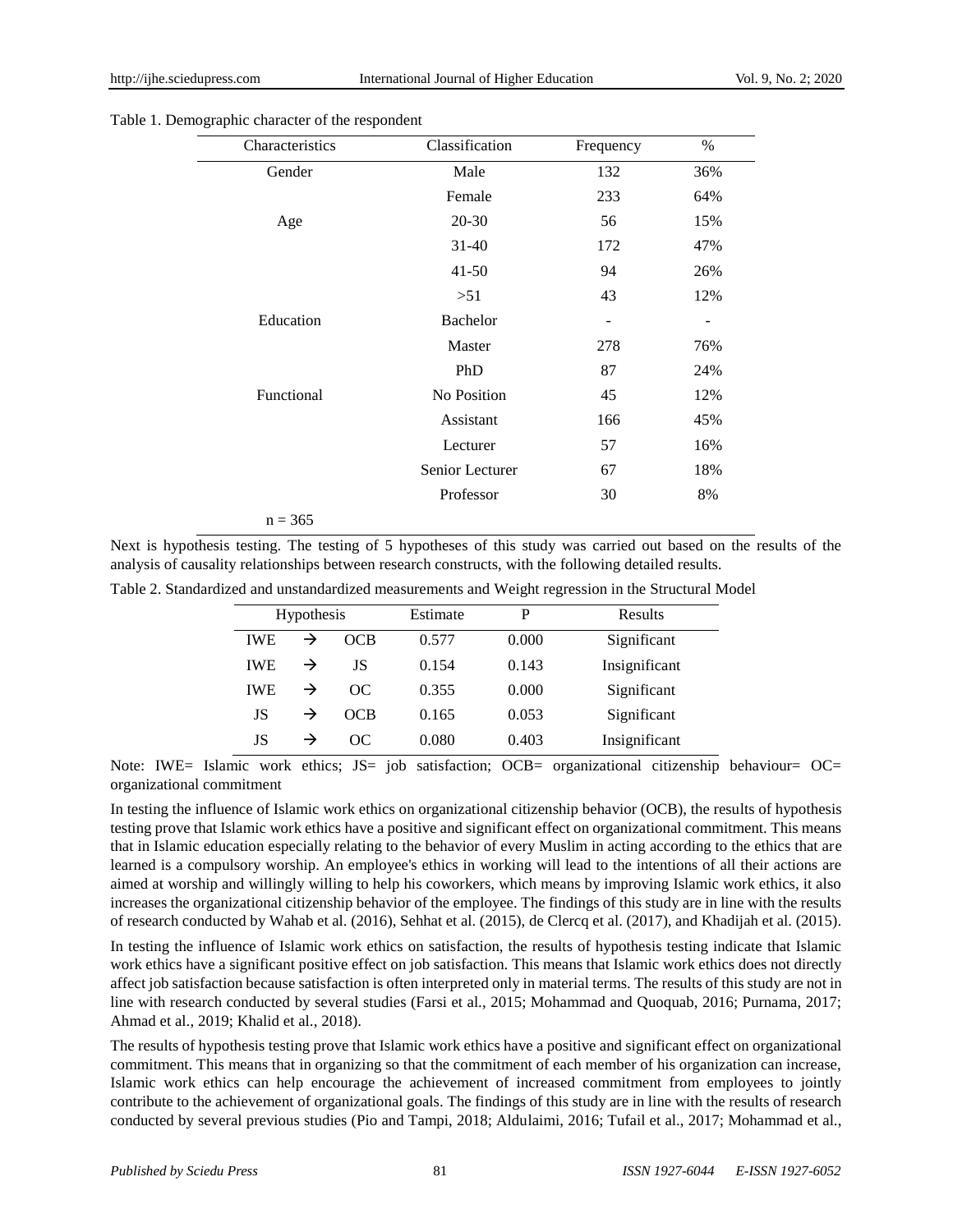## 2016).

In testing the effect of job satisfaction on organizational citizenship behavior, the results of hypothesis testing show job satisfaction has a positive and significant effect on OCB, where if individuals in an organization feel satisfied with what is provided by the company, the level of organizational citizenship behavior will increase marked by more effective and efficient organizational achievement results from employees who have behaved properly for the organization. The findings of this study are in line with the results of research conducted by (Bolino et al., 2015; Alhyasat, 2012; Szabó et al., 2018; Mo and Shi, 2017).

|     |                                          | <b>IWE</b> | JS    |                                       |   |       |
|-----|------------------------------------------|------------|-------|---------------------------------------|---|-------|
|     | indirect<br>direct<br>effects<br>effects |            | Total | indirect<br>direct effects<br>effects |   | Total |
| JS  | 0.152                                    | -          | 0.152 | -                                     | - | -     |
| OCB | 0.567                                    | 0.026      | 0.593 | 0.163                                 | - | 0.163 |
| OC. | 0.355                                    | 0.012      | 0.367 | 0.080                                 | - | 0.080 |

Table 3. Analysis of direct effects, indirect effects and total effects

Note: IWE= Islamic work ethics; JS= job satisfaction; OCB= organizational citizenship behaviour= OC= organizational commitment

In testing the effect of job satisfaction on organizational commitment, the results of hypothesis testing indicate that job satisfaction is not a significant positive effect on organizational commitment. The results of this study indicate that job satisfaction is not always have larger influence with indirect effect in increasing the commitment of members of the organization in terms of affective, continuance and normative commitment. The results of this study are not consistent with previous studies (Brockner et al., 2006; Ma et al., 2018; Chan and Lai, 2017; Harris et al., 2018; Klotz et al., 2018). The results of further testing by testing the role of mediation indicate that job satisfaction only acts as a mediator in the relationship of Islamic work ethics with OCB and in the relationship of Islamic work ethics with organizational commitment. Furthermore, based on testing of mediation variables, it is evident that the job satisfaction variable is not a full mediating variable as stated by several findings (Harvey et al., 2018; Miao et al., 2018).

The results of this study prove that Islamic work ethics influence the formation of organizational citizenship behavior and job satisfaction in the private tertiary environment. This means increasing and deepening religious values, mainly related to work values emphasized in Islam such as work intention, trusteeship, work type, work for Islamic community, justice and fairness, cooperation and collaboration, and work as the only source of ownership is more likely to have a positive effect on OCB improvement and lecturer job satisfaction. In the context of empirical findings in the relationship between Islamic work ethics and organizational citizenship, some aspects that can be improved are improving lecturers' access to organizational knowledge and resources, organizational support for lecturers to develop teaching capacity and knowledge enhancement, and active involvement of lecturers in decision making organizational In addition, support in technical works from administrative and managerial staff from university leaders can influence the improvement of lecturers' behaviors to do work outside of contractual assignments.

# **6. Conclusion**

This study seeks to examine the effect of Islamic work ethics on organizational citizenship behavior and organizational commitment of private university lecturers in Bandung, Indonesia, by exploring the mediating variables of job satisfaction. The results show that Islamic work ethic has a significant positive effect on organizational citizenship behavior. Furthermore, Islamic work ethics have a positive but not significant effect on job satisfaction. The third finding indicates that Islamic work ethics have a significant positive effect on organizational commitment. In terms of mediating variables, the results revealed that job satisfaction had a significant positive effect on organizational citizenship behavior. However, job satisfaction has a positive and not significant effect on organizational commitment.

Theoretically, these results indicate that Islamic work ethics is felt to be beneficial in increasing the organizational commitment of lecturers and OCBs in private universities. In addition, in practice, the results encourage the organization of private tertiary institutions to strengthen Islamic work ethics among lecturers, and increase efforts to increase lecturer job satisfaction. The limitation of this study is that it was carried out cross-sectionally, and not on a longitudinal basis. Future studies are expected to further examine the effect of Islamic work ethics on improving OCB and lecturer organizational commitment in the environment of private and public tertiary institutions by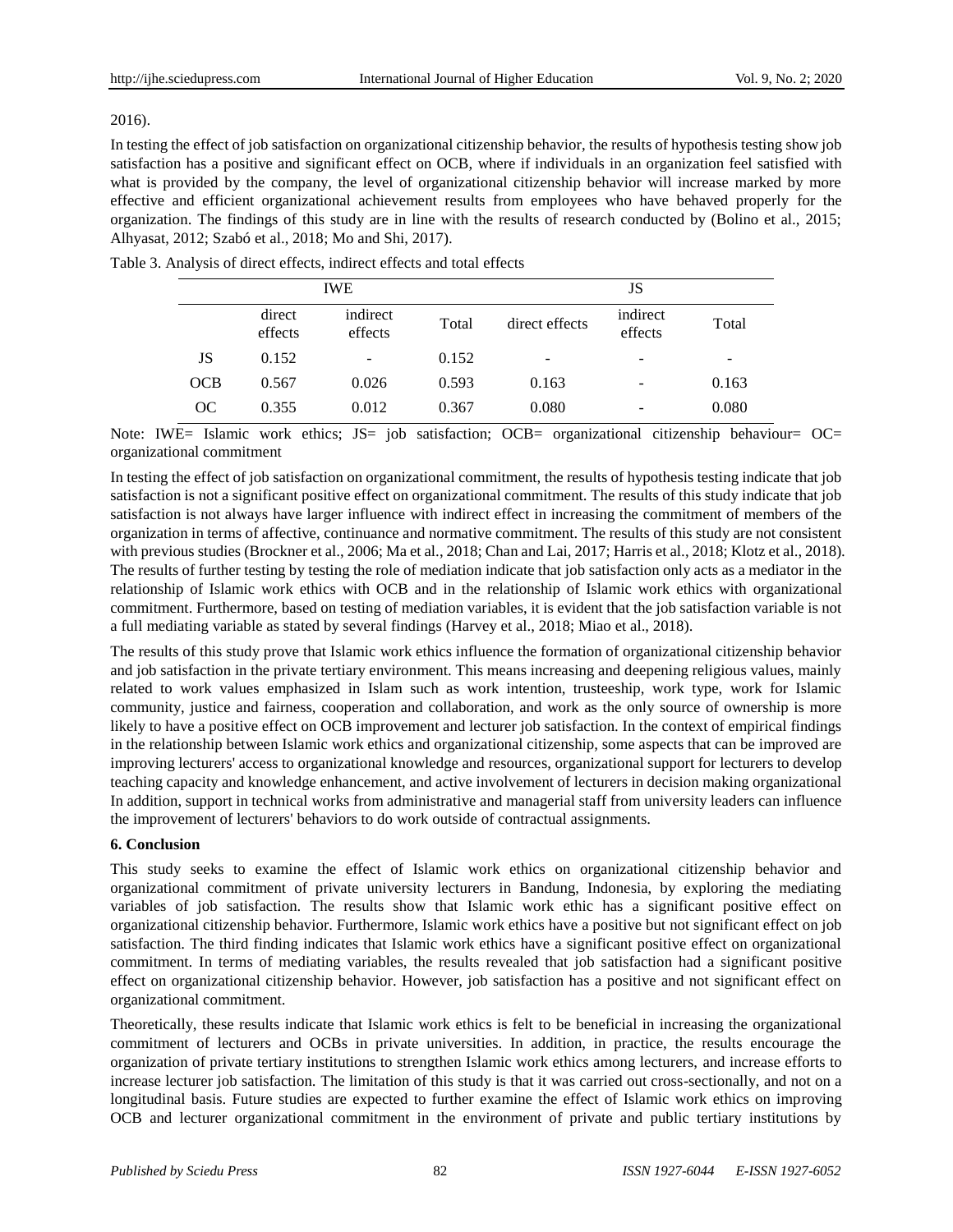involving a broader sample. In addition, further research is also expected to be able to analyze the influence of Islamic work ethics on lecturer performance, and conduct research with longitudinal designs to prove the influence of Islamic work ethics on improving lecturer performance, both on public or private campuses.

#### **References**

- Aldulaimi, S. H. (2016). Fundamental Islamic perspective of work ethics. *Journal of Islamic Accounting and Business Research, 7*(1), 59–76. https://doi.org/10.1108/JIABR-02-2014-0006
- Alhyasat, K. M. K. (2012). The role of Islamic work ethics in developing organizational citizenship behavior at the Jordanian Press Foundations. *Journal of Islamic Marketing, 3*(2), 139–154. https://doi.org/10.1108/17590831211232555
- Baron, A. R., Greenberg, J. (2003). *Organizational Behaviour in Organization: Understanding and managing the human side of work.* Prentice Hall.
- Bolino, M. C., Hsiung, H. H., Harvey, J., & LePine, J. A. (2015). "Well, I'm tired of tryin'!" Organizational citizenship behavior and citizenship fatigue. *Journal of Applied Psychology, 100*(1), 56–74. https://doi.org/10.1037/a0037583
- Brockner, J. et al. (2006). Commentary on "radical HRM innovation and competitive advantage: The Moneyball story". *Human Resource Management, 45*(1), 127–145. https://doi.org/10.1002/hrm.20100
- Carmeli, A., & Josman, Z. E. (2006). The relationship among emotional intelligence, task performance, and organizational citizenship behaviors. *Human performance, 19*(4), 403-419. https://doi.org/10.1207/s15327043hup1904\_5
- Chahal, H., & Mehta, S. (2010). Antecedents and consequences of organizational citizenship behavior: A conceptual framework in reference to health care sector. *Journal of Services Research, 10*(2), 25–44. https://doi.org/10.1007/s11482-016-9484-5
- Chan, S. H. J., & Lai, H. Y. I. (2017). Understanding the link between communication satisfaction, perceived justice and organizational citizenship behavior. J*ournal of business research, 70*, 214-223. https://doi.org/10.1016/j.jbusres.2016.08.017
- Chanzanagh, H. E., & Akbarnejad, M. (2011). The meaning and dimensions of Islamic work ethic: initial validation of a multidimensional IWE in Iranian society. *Procedia-Social and Behavioral Sciences, 30*, 916-924. https://doi.org/10.1016/j.sbspro.2011.10.178
- De Clercq, D., Rahman, Z., & Haq, I. U. (2019). Explaining helping behavior in the workplace: The interactive effect of family-to-work conflict and Islamic work ethic. *Journal of Business Ethics, 155*(4), 1167-1177. https://doi.org/10.1007/s10551-017-3541-3
- Farsi, J. Y. et al. (2015). Investigating the Relationship between Islamic Work Ethics and Organizational Commitment and Its Components A Case Study of Gilan Province Police Employees Razie poorabbasi shiraz. *Jurnal UMP Social Sciences and Technology Management, 3*(2), 238–244.
- Harris, C. M., Lavelle, J. J., & McMahan, G. C. (2018). The effects of internal and external sources of justice on employee turnover intention and organizational citizenship behavior toward clients and workgroup members. *The International Journal of Human Resource Management,* 1-24. https://doi.org/10.1080/09585192.2018.1441163
- Harvey, J., Bolino, M. C., & Kelemen, T. K. (2018). Organizational citizenship behavior in the 21st century: How might going the extra mile look different at the start of the new millennium?. *Research in Personnel and Human Resources Management, 36*, 51–110. https://doi.org/10.1108/S0742-730120180000036002
- Katz, D. (1964). The motivational basis of organizational behavior. *Behavioral science, 9*(2), 131-146. https://doi.org/10.1002/bs.3830090206
- Khadijah, A. S., Kamaluddin, N., & Salin, A. S. A. P. (2015). Islamic work ethics (IWE) practice among employees of banking sectors. *Middle-East Journal of Scientific Research, 23*(5), 924-931.
- Khalid, M. et al. (2018). When and how abusive supervision leads to knowledge hiding behaviors: An Islamic work ethics perspective. *Leadership and Organization Development Journal, 39*(6), 794–806. https://doi.org/10.1108/LODJ-05-2017-0140